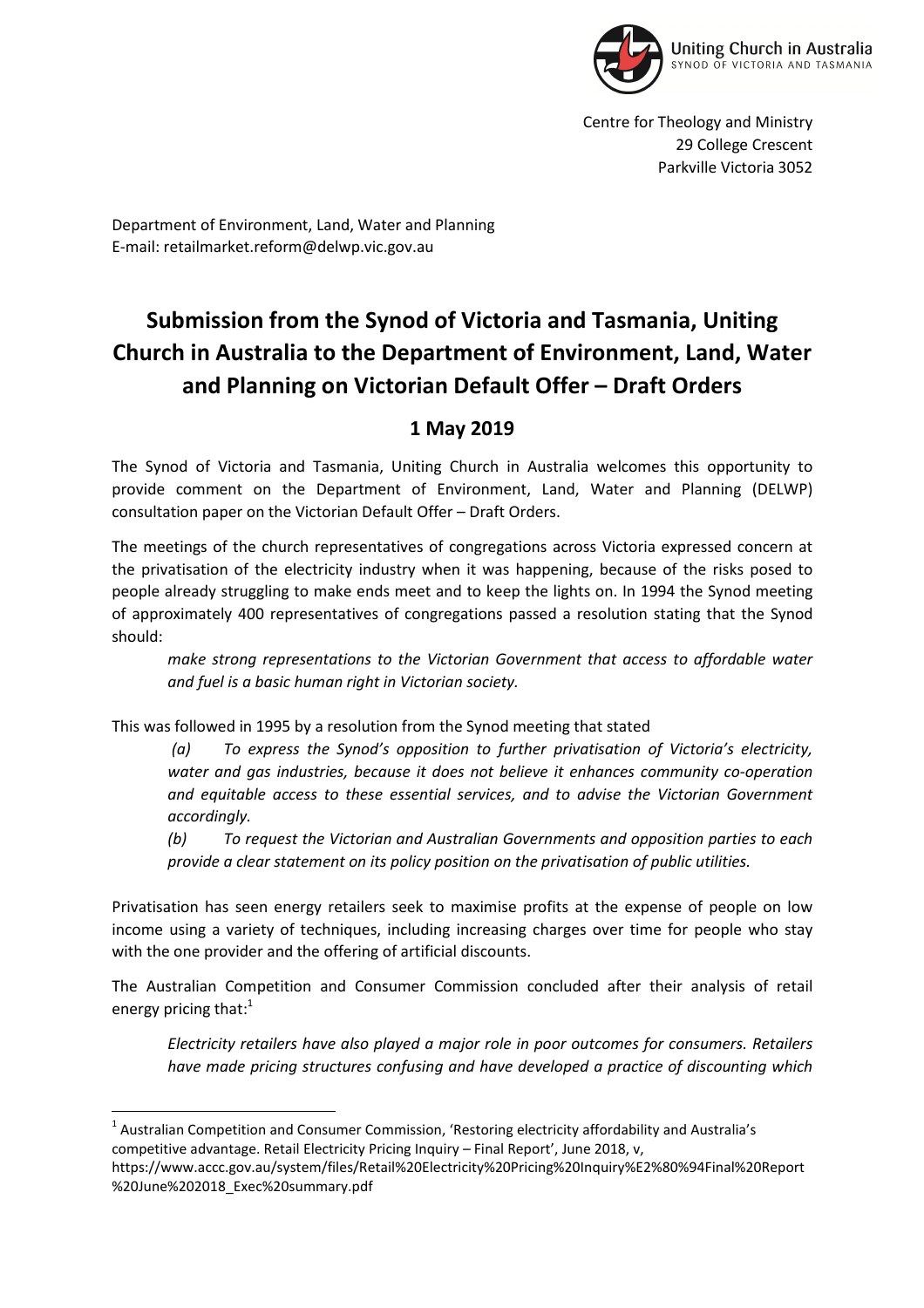*is opaque and not comparable across the market. Standing offers are priced excessively to facilitate this practice, leaving inactive customers paying far more than they need to for electricity. Pay on time discounts, which have emerged as a response to attempts to constrain late payment fees, are excessive and punitive for those customers who fail to pay bills on time.* 

The ACCC found that retail margins grew by 16% in real terms on average across the National Energy Market between 2007-2008 and 2017 – 2018.<sup>2</sup>

The ACCC reported on techniques electricity retailers used to undermine a genuine market on electricity prices:<sup>3</sup>

*The dominant form of competition among retailers has been the advertisement of large headline 'discounts' which retailers have observed are an effective and simple way to connect with price conscious consumers. These discounts are highly problematic for several reasons. Each retailer sets its discounts with reference to its own independently set prices (usually standing offer prices) meaning that there is no easy way to compare the headline discount of one retailer to that of another. In many cases, consumers will be better off with offers that have lower discounts attached to them but which have a lower underlying tariff*  rate. A further problem with discounting is the common practice of the discount being *conditional on the customer paying on time. These discounts are achieved only 56 per cent of the time for payment plan customers and only 42 per cent of the time for hardship customers (see figure F). Customers who do not pay on time are, in effect, paying very large late payment penalties, often amounting to hundreds of dollars per year.* 

*These practices create significant confusion for consumers, causing some consumers to make decisions based on simple indicators (such as which headline discount is largest), to use third party comparator services (which add costs to the supply chain through the commissions they charge to retailers) or to disengage altogether.* 

The Synod supports the introduction of the Victorian Default Offer (VDO) by 1 July 2019 to try and cap how much people on low incomes can be charged by energy retailers. However, given the existing pattern of behaviour the Synod expects that electricity will seek to have the VDO set as high as possible. It is likely the VDO will become the highest price in the market, unless the electricity retailers can make a market offer at a higher price due to some additional service or feature being provided or they can deceive people into a higher price offer by the people in question not understanding the contract they are signing up to.

The ACCC found that:<sup>4</sup>

l

<sup>&</sup>lt;sup>2</sup> Australian Competition and Consumer Commission, 'Restoring electricity affordability and Australia's competitive advantage. Retail Electricity Pricing Inquiry – Final Report', June 2018, v,

https://www.accc.gov.au/system/files/Retail%20Electricity%20Pricing%20Inquiry%E2%80%94Final%20Report %20June%202018\_Exec%20summary.pdf

 $3$  Australian Competition and Consumer Commission, 'Restoring electricity affordability and Australia's competitive advantage. Retail Electricity Pricing Inquiry – Final Report', June 2018, xi - xii,

https://www.accc.gov.au/system/files/Retail%20Electricity%20Pricing%20Inquiry%E2%80%94Final%20Report %20June%202018\_Exec%20summary.pdf

<sup>&</sup>lt;sup>4</sup> Australian Competition and Consumer Commission, 'Restoring electricity affordability and Australia's competitive advantage. Retail Electricity Pricing Inquiry – Final Report', June 2018, xii,

https://www.accc.gov.au/system/files/Retail%20Electricity%20Pricing%20Inquiry%E2%80%94Final%20Report %20June%202018\_Exec%20summary.pdf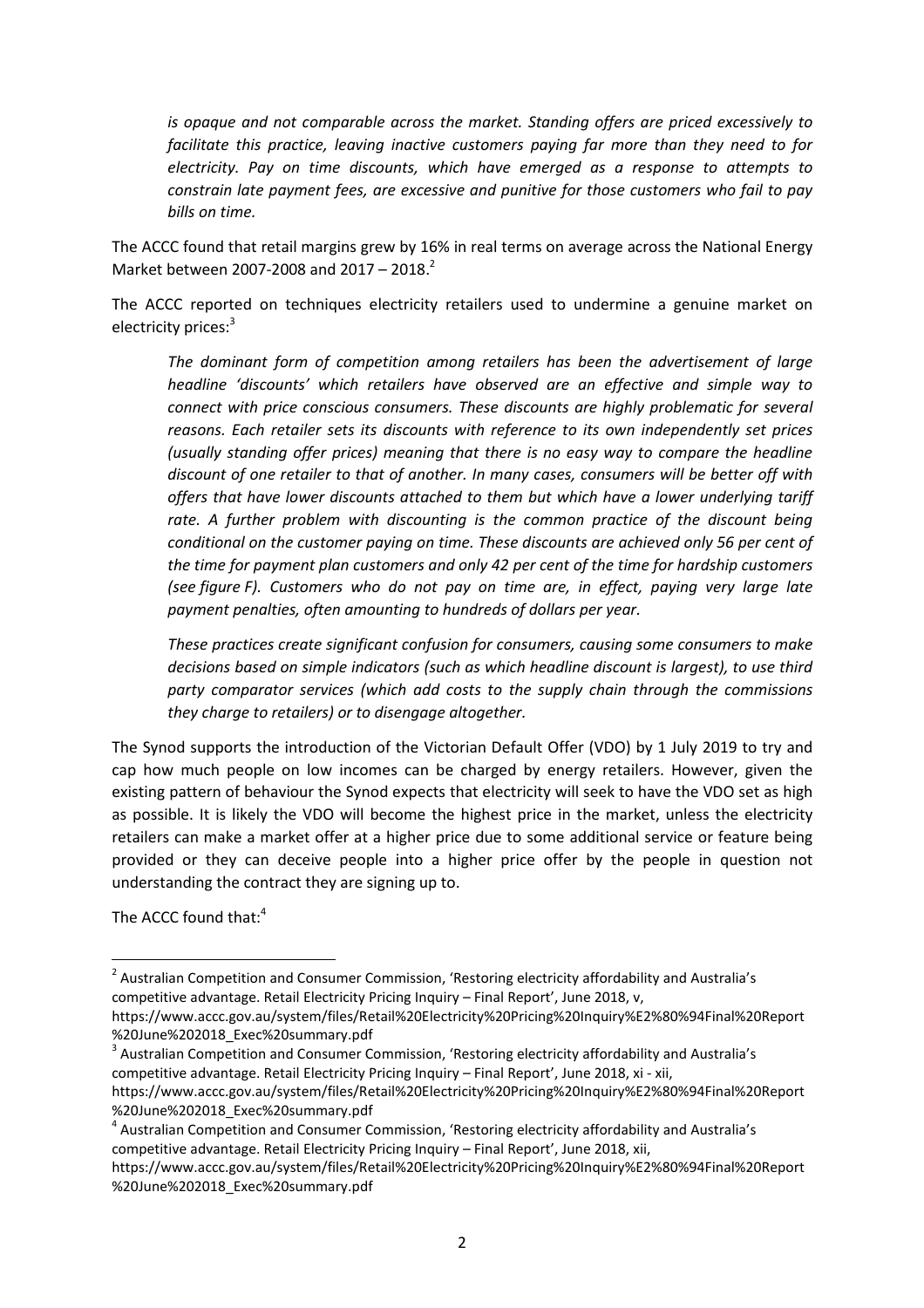*Consumers facing particular hardship and socioeconomic barriers to effective engagement in the electricity market are unlikely to get all of the benefits that competition can offer in this market.* 

Further, the ACCC found that:<sup>5</sup>

*The gap between the best and worst offers in the market has been widening, effectively acting as a tax on disengaged customers, whether a customer is disengaged by choice or because of the unnecessary complexity.* 

The VDO is likely to go some way to closing that gap, provided that other supportive measures are introduced and avenues aggressive retailers might use to try and protect existing profit margins are closed off by government regulation and enforcement action.

There will be a risk that electricity retailers will effectively collude to red-line some people who they regard as low value, only offering them the VDO which may end up being the highest priced offer in the market. Such collusion can take place without direct communication between retailers, if they simply observe each other over time and adopt a collective strategy to red-line certain groups of people. Further, people on other market offers might be only offered the VDO when their market offer finishes, as a way of the retailers forcing people onto the higher cost offer (in this case the VDO).

An additional strategy that electricity retailers may adopt is to target customers they regard as low value with any fees or charges they are able to, if such an avenue is not locked down.

One solution to these problems would be for the Victorian Government to encourage and actively support the emergence of more social energy retailers, some of which even may be not-for-profit, that adopt values to provide a good deal to people on low incomes. An example of this kind of provider is Coop Energy in the UK, which has not been without its problems.

#### **1 Is the objective in clause 3 of the draft section 13 Order clear and appropriate?**

The Synod supports the objective of the VDO as drafted in clause 3 of the draft Section 13 Order, although we would prefer:

*The objective of the Victorian default offer is to provide a simple, trusted, fair, reasonably and efficiently priced electricity option that safeguards consumers unable or unwilling to engage in the electricity retail market.* 

#### **3. Does clause 9 of the draft Section 13 Order appropriately reflect the objective of the VDO?**

The Synod supports the current draft of clause 9 of the Section 13 Order.

 $\overline{\phantom{0}}$ 

## **5. Does the approach and methodology specified in Clause 11 of the draft 13 Order appropriately reflect the objective of the VDO?**

The Synod agrees that the approach and methodology specified in Clause 11 of the draft Section 13 Order reflect the objective of the VDO. However, the Synod believes further safeguards may be needed to prevent electricity retailers seeking to 'game the system' in setting the VDO price. For

<sup>&</sup>lt;sup>5</sup> Australian Competition and Consumer Commission, 'Restoring electricity affordability and Australia's competitive advantage. Retail Electricity Pricing Inquiry – Final Report', June 2018, xi,

https://www.accc.gov.au/system/files/Retail%20Electricity%20Pricing%20Inquiry%E2%80%94Final%20Report %20June%202018\_Exec%20summary.pdf